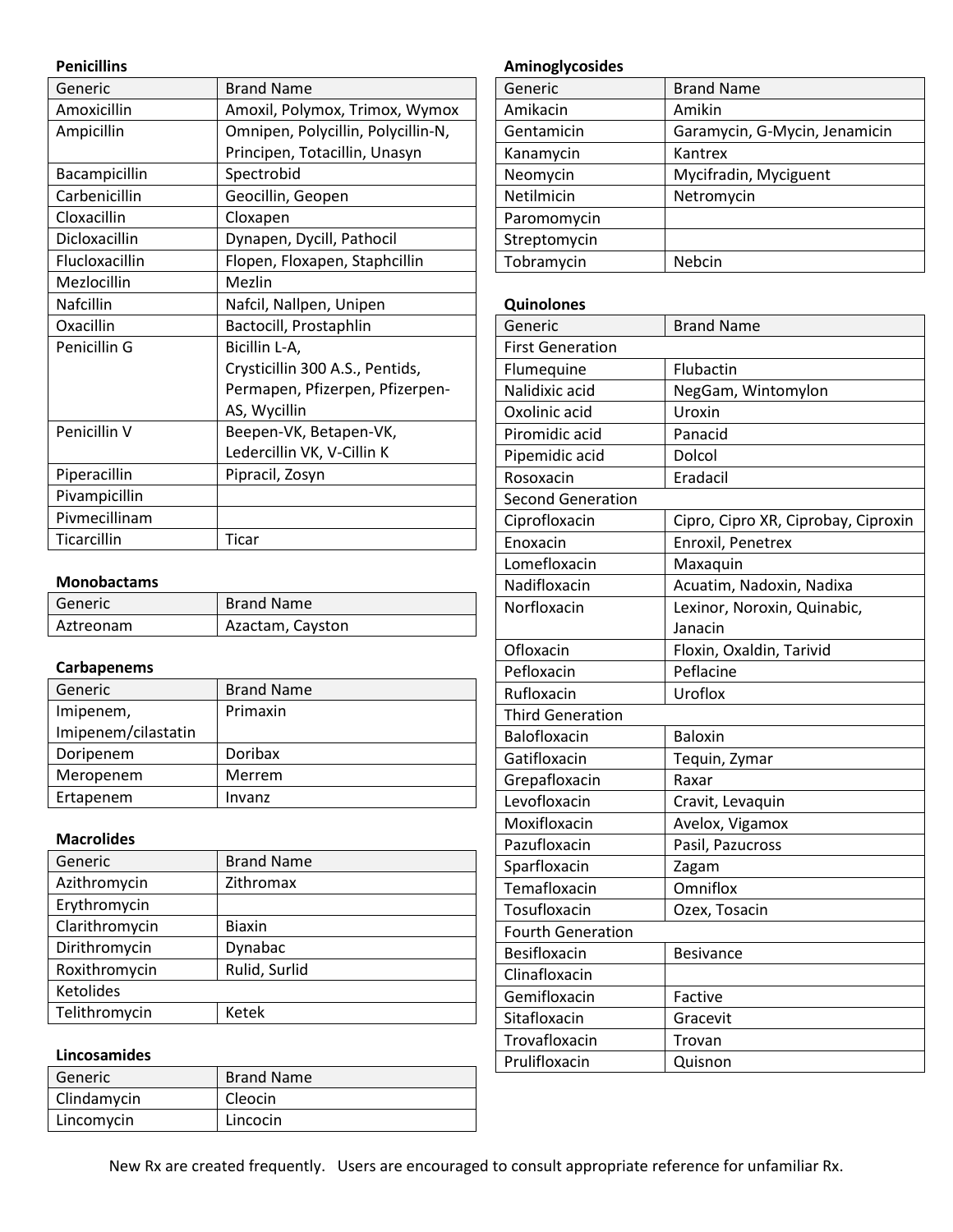#### **Sulfonamides**

| Generic          | <b>Brand Name</b>             |
|------------------|-------------------------------|
| Sulfamethizole   | <b>Thiosulfil Forte</b>       |
| Sulfamethoxazole | Gantanol, Urobak              |
| Sulfisoxazole    | Gantrisin                     |
| Trimethoprim-    | Bactrim, Bactrim DS, Cotrim,  |
| Sulfamethoxazole | Cotrim DS, Septra, Septra DS, |
|                  | Sulfatrim, Sulfatrim-DS       |

### **Tetracyclines**

| Generic         | <b>Brand Name</b>         |
|-----------------|---------------------------|
| Demeclocycline  | Declomycin                |
| Doxycycline     | Doryx, Vibramycin         |
| Minocycline     | Dynacin, Minocin, Monodox |
| Oxytetracycline | Terramycin                |
| Tetracycline    | Achromycin                |
| Tigecycline     | <b>Tygacil</b>            |

#### **Other**

| Generic           | <b>Brand Name</b>                    |  |
|-------------------|--------------------------------------|--|
| Chloramphenicol   | Chloromycetin                        |  |
| Metronidazole     | Flagyl, Helidac, Metizol, Metric 21, |  |
|                   | Neo-Metric, Noritate, Novonidazol    |  |
| Tinidazole        | Tindamax                             |  |
| Nitrofurantoin    | Furadantin, Macrobid,                |  |
|                   | Macrodantin                          |  |
| Glycopeptides     |                                      |  |
| Vancomycin        | Vancocin                             |  |
| Teicoplanin       | Targocid                             |  |
| Lipoglycopeptides |                                      |  |
| Telavancin        | Vibativ                              |  |
| Oxazolidinones    |                                      |  |
| Linezolid         | Zyvox                                |  |
| Cycloserine 2     | Seromycin                            |  |
| Rifamycins        |                                      |  |
| Rifampin          | Rifadin                              |  |
| Rifabutin         | Mycobutin                            |  |
| Rifapentine       | Priftin                              |  |
| Polypeptides      |                                      |  |
| <b>Bacitracin</b> | Baciguent                            |  |
| Polymyxin B       |                                      |  |
| Tuberactinomycins |                                      |  |
| Viomycin          |                                      |  |
| Capreomycin       |                                      |  |

|          | Cefroxadine              |                                                  |
|----------|--------------------------|--------------------------------------------------|
|          | Ceftezole                |                                                  |
|          | <b>Second Generation</b> |                                                  |
| L,<br>اد | Cefaclor                 | Ceclor, Ceclor CD, Distaclor,<br>Keflor, Ranicor |
|          | Cefamandole              | Mandol                                           |
|          | Cefmetazole              |                                                  |
|          | Cefonicid                | Monocid                                          |
|          | Cefotetan                | Cefotan                                          |
|          | Cefoxitin                | Mefoxin                                          |
|          | Cefprozil (cefproxil)    | Cefzil                                           |
|          | Cefuroxime               | Ceftin, Kefurox, Zinacef, Zinnat                 |
|          | Cefuzonam                |                                                  |
|          | <b>Third Generation</b>  |                                                  |
|          | Cefcapene                |                                                  |
|          | Cefdaloxime              |                                                  |
|          | Cefdinir                 | Omnicef, Cefdiel                                 |
|          | Cefditoren               | Spectracef                                       |
|          | Cefetamet                |                                                  |
|          | Cefixime                 | Suprax                                           |
|          | Cefmenoxime              | Cefmax                                           |
|          | Cefodizime               |                                                  |
|          | Cefotaxime               | Claforan                                         |
|          | Cefpimizole              |                                                  |
|          | Cefpodoxime              | Vantin                                           |
|          | Cefteram                 |                                                  |
|          | Ceftibuten               | Cedax                                            |
|          | Ceftiofur                | Excede                                           |

(cefadroxyl) Cefalexin (cephalexin)

**Cefaloglycin** (cephaloglycin)

Cefalonium (cephalonium) Cefaloridine (cephaloradine)

**Cefalotin** (cephalothin)

Cefatrizine Cefazaflur Cefazedone

Cefradine (cephradine) Keflex, Keftab

Kefglycin

Keflin

Velosef

Cefapirin (cephapirin) Cefadyl

Cefazolin (cephazolin) | Ancef, Kefzol

### **Cephalosporins**

| Generic                 | <b>Brand Name</b>           |
|-------------------------|-----------------------------|
| <b>First Generation</b> |                             |
| Cefacetrile             | Celospor, Celtol, Cristacef |
| (cephacetrile)          |                             |
| Cefadroxil              | Duricef, Ultracef           |

New Rx are created frequently. Users are encouraged to consult appropriate reference for unfamiliar Rx.

Ceftiolene

Ceftizoxime Cefizox Ceftriaxone | Rocephin Cefoperazone | Cefobid